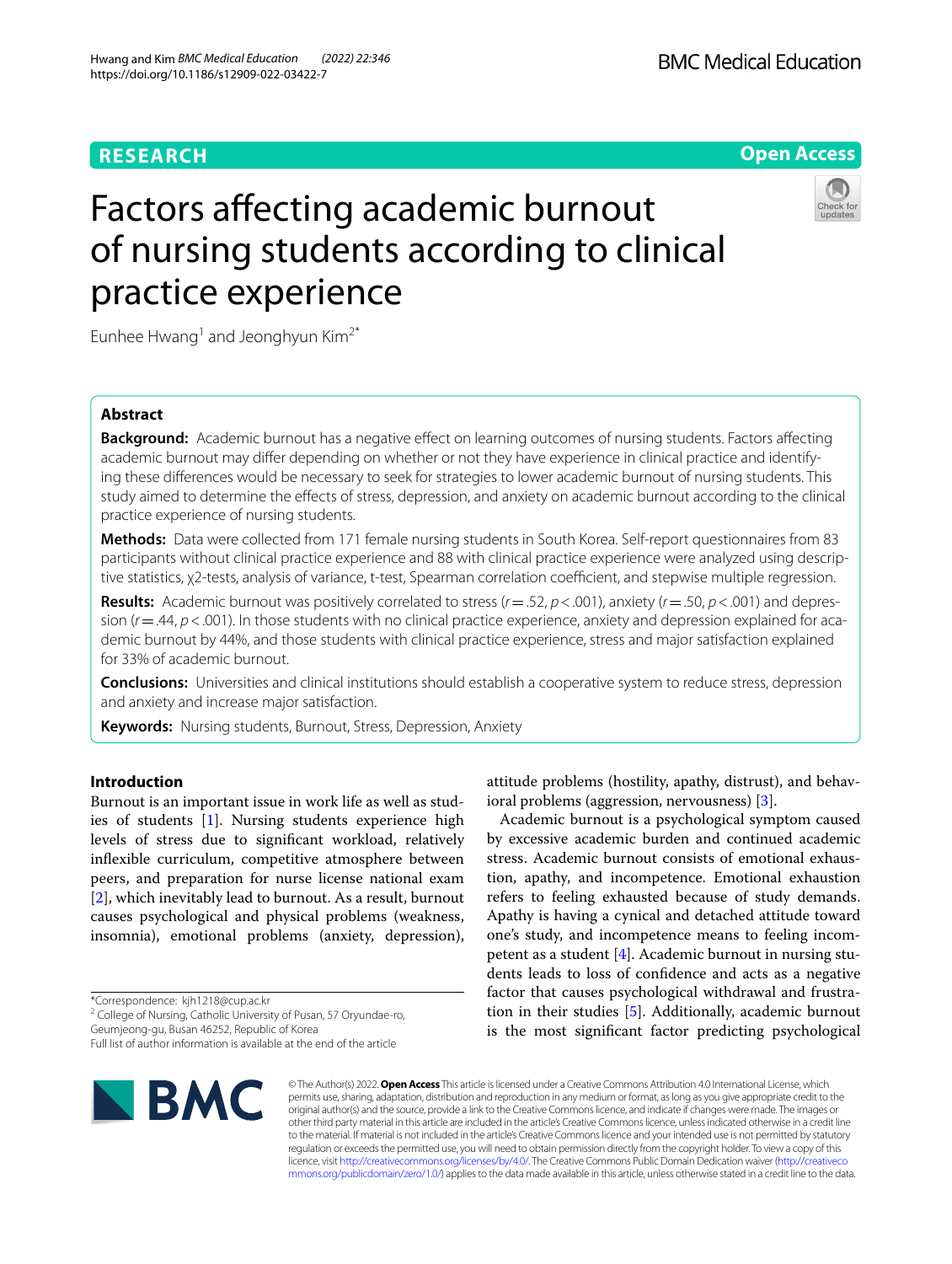well-being [\[6](#page-8-5)] and is a factor that interferes with job preparation, transfer of professional role, and socializa-tion [[7\]](#page-8-6). Therefore, educational strategies to reduce burnout are essential.

According to previous studies, the variables that afect academic burnout include personal intrinsic factors such as health status, interpersonal relationships, anxiety, depression, psychological stress, and self-efficacy, environmental factors such as relationships with parents, and friends, and major-related factors such as nursing professionalism or major satisfaction  $[8-13]$  $[8-13]$  $[8-13]$ . Nursing studies are associated with high levels of stress due to the nature of the curriculum, and nursing students often experience depression and anxiety. In a study on nursing students in Hong Kong, 35.8% of the students experienced depression while 37.3% and 41.1% experienced anxiety and stress, respectively [[14\]](#page-8-9). In Canada, nursing students had higher levels of depression, anxiety, and stress compared to other students [[15](#page-8-10)], and similarly in Korea, nursing students experienced higher levels of depression, anxiety, and stress compared to other major students [[16,](#page-8-11) [17](#page-8-12)]. Additionally, compared to other major students, medical school and nursing students experienced higher levels of burnout due to the complex curriculum and pressure for professional performance [\[18](#page-8-13)]. Altogether, these evidence show that nursing students frequently experience psychological and emotional problems such as academic exhaustion, stress, depression, and anxiety during their four years of completing their degree.

In Korea, the undergraduate program for nursing is four-year-long with a total of eight semesters. In the frst year, nursing students adapt to university life and understand their major, and in the second year, students complete the basic courses for their major and gradually increase their understanding through basic nursing practice in classrooms and labs. In the third year, nursing students obtain their frst clinical experience, and in the fourth year, the students grow interest in employment, national exam preparation, and graduation along with clinical practice. The experience of clinical practice is the key aspect of nursing curriculum and serves as the basis for becoming professional nurses after graduation.

As such, nursing students face unique characteristics of the curriculum every year and changes in diferent educational environments. In this process, the students may experience burden and stress, which lead difficulties in adapting. In particular, Korean nursing students must complete more than 1,000 h of clinical practice during their third and fourth years in order to graduate. Main criticism during the clinical practice of nursing students include observation-oriented practice, unsystematic educational performance evaluation, and lack of feedback on evaluation results [[19\]](#page-8-14). As a result, nursing students experience stress from clinical practice, and such stress and dissatisfaction with clinical practice afect academic burnout  $[20-22]$  $[20-22]$ . Therefore, factors affecting academic burnout may difer depending on whether or not they have experience in clinical practice and identifying these diferences would be the frst step to seek for strategies to lower academic burnout of nursing students.

In this study, we aimed to evaluate the levels of academic burnout of nursing students and identify factors afecting academic burnout according to clinical practice experience. The detailed aims of this study were as follows.

- 1. Assess the diference in stress, depression, anxiety, and academic burnout of nursing students according to clinical practice experience
- 2. Assess diference in academic burnout according to general characteristics of nursing students
- 3. Investigate the correlation between stress, depression, anxiety, and academic burnout according to clinical practice experience
- 4. Identify factors afecting academic burnout of nursing students according to clinical practice experience

## **Methods**

## **Research design**

This was a descriptive cross-sectional study to determine the effects of stress, depression, and anxiety on academic burnout according to the clinical practice experience of nursing students.

## **Participants**

The participants of this study were female nursing students in frst to fourth years enrolled in the Department of Nursing. First- and second-year nursing students without clinical practice experience were considered as those without clinical practice experience. Third- and fourthyear students were considered as those with clinical practice experience. The questionnaire was conducted in the second half of the semester. A total of 180 participants, including 90 participants each with and without clinical practice experience, were surveyed. Questionnaires from 171 participants (83 participants without clinical practice experience and 88 with clinical practice experience), excluding nine questionnaires with insincere responses, were analyzed. G Power program 3.1.9.2 was used to calculate the number of participants. Efect size of 0.30 by referring to previous studies related to clinical practice stress and depression of nursing students [\[23](#page-8-17), [24](#page-8-18)], power of 0.80, signifcance level of 0.05, and 14 variables were set to conduct F-test, and the required number of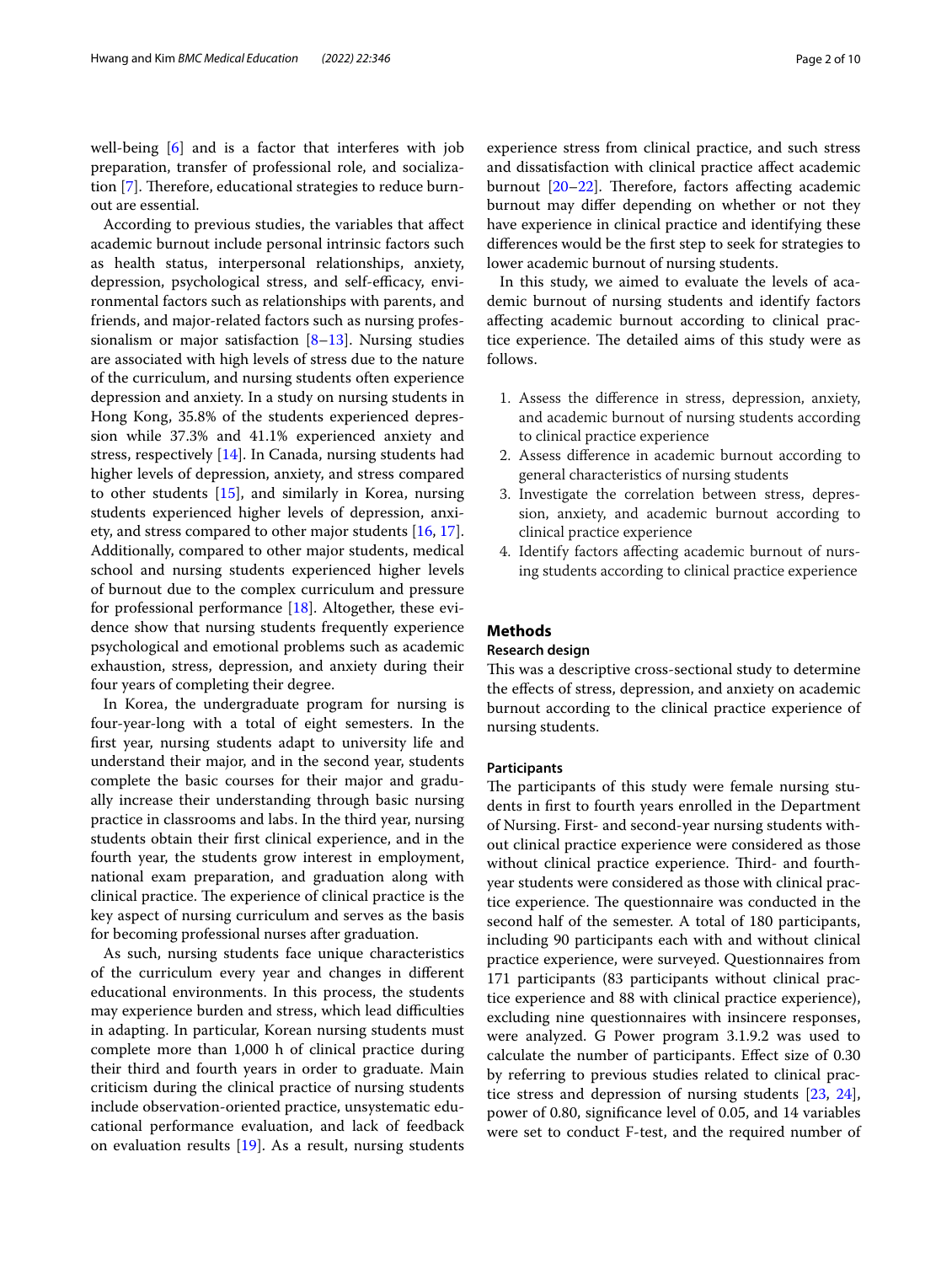participants was 74 for each group. The number of participants in each group satisfed the criteria.

## **Research tools**

# *Stress*

Stress is defned that expresses a state of psychological confict which occurs when a risk from the outside exceeds the level of the ability to react or puts a risk on the resources of each individual that is kept constant [\[25](#page-8-19)]. Stress was evaluated using an 18-item tool developed by Jang[ [\[25](#page-8-19)] based on the Psychosocial Wellbeing Index (PWI), a social psychological health tool that measures the level of general mental health. The tool was evaluated on a 4-point Likert scale with 0 point for 'every time', 1 point for 'often', 2 points for 'rarely', and 3 points for 'never'. Negative items were inversely converted. A higher score indicated higher stress, and Cronbach's α was 0.87 in the study by Jang [[25\]](#page-8-19) and 0.89 in our study.

## *Depression*

Depression refers afective symptoms including depressed mood, feelings of guilt and worthlessness, feelings of helplessness and hopelessness, psychomotor retardation, loss of appetite, and sleep disturbance [\[26](#page-8-20)]. Depression was evaluated using 20-item scale validated by Chen et al.  $[27]$  $[27]$ . This scale was based on Center for Epidemiologic Studies Depression developed by Radlof [[26\]](#page-8-20), which evaluated the frequency of depression symptoms in the previous week. The scale was evaluated on a 4-point Likert scale with a higher score indicating greater depression. Cronbach's α was 0.85 in the study by Radloff [[26\]](#page-8-20) and, 0.86 in our study.

## *Anxiety*

Anxiety is defned as a psychological emotional state or reaction including unpleasant feeling of tension, apprehension, nervousness and worry, and activation of the automonic nervous system [[28\]](#page-8-22). Anxiety was evaluated using a standardized Korean version of Spielberger's State-Trait Anxiety inventory [[28](#page-8-22)] by Kim & Shin [\[29](#page-8-23)]. The scale consisted of 20 items evaluated on a 4-point Likert scale. A higher score indicated higher levels of anxiety. Cronbach's α was 0.87 in the study by Kim & Shin [[29\]](#page-8-23) and 0.92 in our study.

# *Academic burnout*

Academic burnout refers a psychological symptom caused by excessive academic burden and continued academic stress [\[4](#page-8-3)]. Maslach Burnout Inventory-Student Survey (MBI-SS) developed by Shaufeil et al. [[4\]](#page-8-3) for college students and validated for Korean students by Shin et al.  $[30]$  $[30]$  $[30]$  was used to evaluate academic burnout. The tool consisted of 15 items in total with three sub-factors

(exhaustion, apathy, and incompetence). The items were evaluated on a 5-point Likert scale. Incompetence was measured by inverse scoring, and a higher score indicated higher tendency to burn out. Cronbach's α was  $0.82\!\sim\!0.86$  in the study by Shin et al. [\[30](#page-8-24)] and 0.82 in our study.

## **Data analysis**

SPSS/WIN 25.0 program was used to analyze the collected data. Compliance to normal distribution was assessed via descriptive statistics and the Shapiro–Wilk test. Data were not normally distributed; therefore, nonparametric statistical tests were used to analyze study data. T-test and χ2-test were conducted to compare differences in general characteristics according to clinical practice experience, and t-test and Mann–Whitney U test were conducted to assess diferences in stress, depression, anxiety, and academic burnout. T-test, analysis of variance (ANOVA), and Tukey post-hoc test were conducted to evaluate diferences in academic burnout according to the general characteristics, and Spearman correlation coefficient analysis was performed to assess the correlation between stress, depression, anxiety, and burnout. To identify factors infuencing academic burnout, stepwise multiple regression analysis was performed with entry level below 0.05 and exit level above 0.1.

#### **Ethical considerations**

This study was approved by the Institutional Review Board (IRB) of Wonkwang university for ethical considerations (IRB approval number: WKIRB-201902-SB-020). The participants were students of the researcher's affiliated institution and were considered vulnerable. Thus, to prevent compulsory participation and ensure voluntary participation, a trained research assistant provided explanations of the study and asked for voluntary consent to the participants. In addition, the participants were explained that there would be no penalties on grades or other disadvantages for refusing to participate in the study. The purpose of the study and anonymity and confidentiality of the study were explained to the participants, and the questionnaire was distributed only to those who voluntarily agreed to participate and provided a written consent form. The questionnaire required 10 to 15 min for completion.

# **Results**

## **General characteristics of the participants**

A total of 171 participants were included in the fnal analysis, and 83 (48.5%) and 88 (51.5%) participants had and did not have clinical practice experience, respectively. Approximately 60.2% of the participants were not religious and 74.3% did not live with their parents. About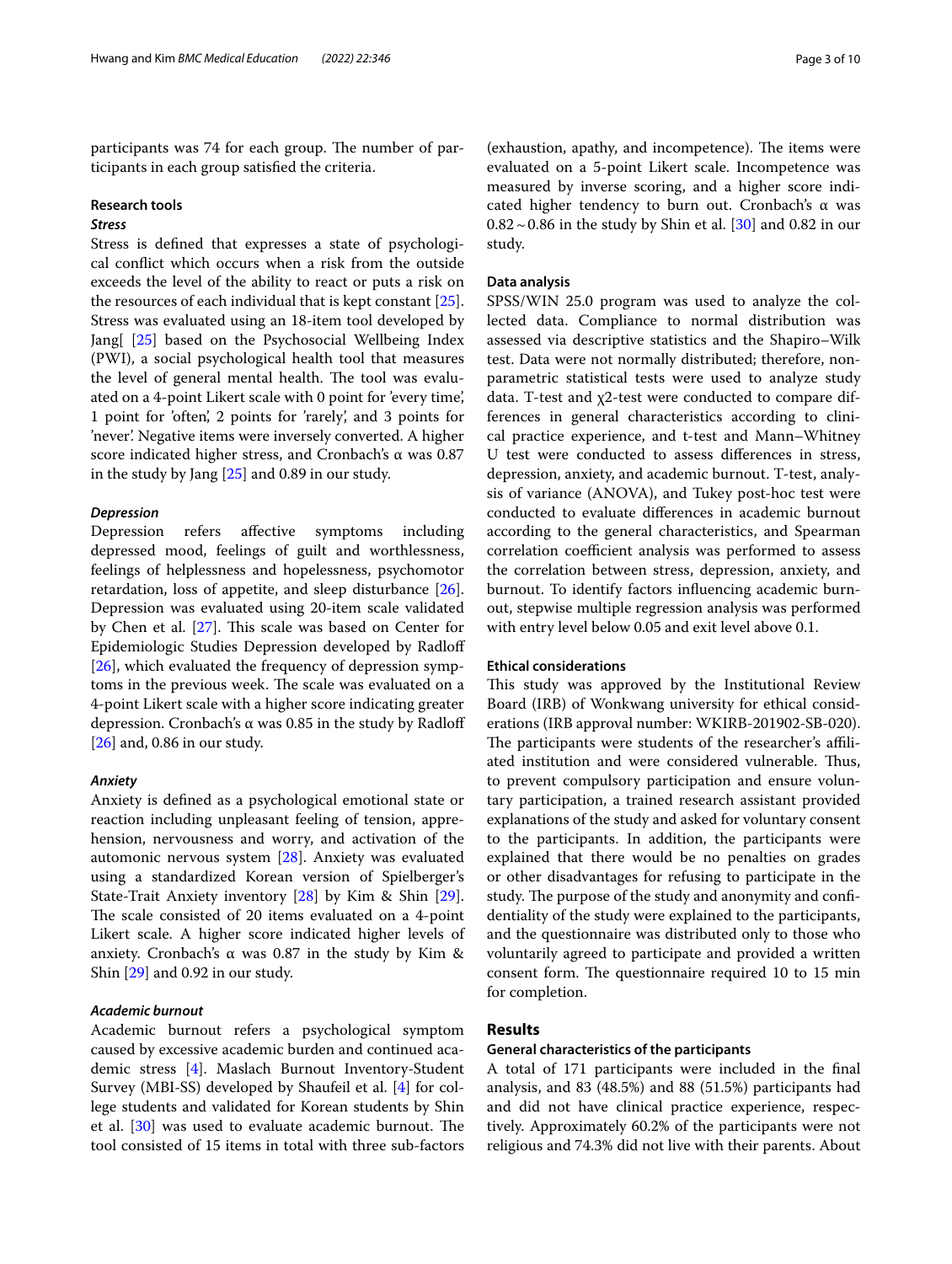52.0% of the participants were introverted with the remaining 48.0% of the participants being extrovert, and 73.1% of the participants responded that they had good interpersonal relationships. The most common subjective health was moderate at 53.8%, and 72.5% of the participants did not exercise regularly. Approximately 68.4% and 69.6% of the participants were satisfed with their major and professors, respectively, and 87.1% of the participants showed had high implications for nursing.

The mean age of the participants with clinical practice experience was signifcantly higher than that of those without clinical experience ( $t=8.40$ ,  $p < 0.001$ ). There was no signifcant diference in other characteristics according to clinical practice experience (Table [1](#page-3-0)).

# **Diferences in stress, depression, anxiety, and academic burnout according to clinical practice experience**

The group without clinical practice experience had a higher level of stress ( $t=2.65$ ,  $p=0.009$ ) and depression  $(z=-2.00, p=0.045)$  than those with clinical practice

experience. The total scores for anxiety was higher in those without clinical practice; however, the diference was not statistically signifcant (Table [2](#page-4-0)).

The total score of academic burnout was higher in the group without clinical practice experience, but the diference was not statistically signifcant. All of the subcategories, exhaustion, apathy, and incompetence, also showed no statistically signifcant diference between groups (Table [3\)](#page-4-1).

# **Diferences in academic burnout according to general characteristics**

The differences in academic burnout according to the general characteristics of the participants are shown in Table [4](#page-5-0). Those who had good subjective health experienced lower academic burnout than those who responded to have bad subjective health  $(F=4.65,$  $p=0.011$ ). Additionally, academic burnout was lower in those with higher major satisfaction than in those with low satisfaction (F=6.33,  $p=0.002$ ). Academic burnout

# <span id="page-3-0"></span>**Table 1** General characteristics of the participants ( $n = 171$ )

| <b>Characters</b>                        | <b>Categories</b> | <b>Total</b> | <b>Practice experience</b> | $\chi^2$ or t    | p    |        |  |
|------------------------------------------|-------------------|--------------|----------------------------|------------------|------|--------|--|
|                                          |                   |              | No $(n=83)$                | Yes $(n=88)$     |      |        |  |
|                                          |                   | n (%)        | n (%) / Mean $\pm$ SD      |                  |      |        |  |
| Age(year)                                |                   |              | $19.71 \pm 1.73$           | $21.91 \pm 1.69$ | 8.40 | < .001 |  |
| Religion                                 | Yes               | 68(39.8)     | 34(50.0)                   | 34(50.0)         | 0.10 | .756   |  |
|                                          | No                | 103(60.2)    | 49(47.6)                   | 54(52.4)         |      |        |  |
| Living with parents                      | Yes               | 44(25.7)     | 22(50.0)                   | 22(50.0)         | 0.05 | .822   |  |
|                                          | <b>No</b>         | 127(74.3)    | 61(48.0)                   | 66(52.0)         |      |        |  |
| Character                                | Introvert         | 89(52.0)     | 43(48.3)                   | 46(51.7)         | 0.00 | .951   |  |
|                                          | Extrovert         | 82(48.0)     | 40(48.8)                   | 42(51.2)         |      |        |  |
| Interpersonal relationship               | Good              | 125(73.1)    | 60(48.0)                   | 65(52.0)         | 0.05 | .816   |  |
|                                          | Moderate          | 46(26.9)     | 23(50.0)                   | 23(50.0)         |      |        |  |
| Subjective health status                 | Good              | 37(21.6)     | 23(62.2)                   | 14(37.8)         | 4.18 | .124   |  |
|                                          | Moderate          | 92(53.8)     | 39(42.4)                   | 53(57.6)         |      |        |  |
|                                          | Bad               | 42(24.6)     | 21(50.0)                   | 21(50.0)         |      |        |  |
| Regular exercise                         | Yes               | 47(27.5)     | 26(53.3)                   | 21(44.7)         | 1.19 | .275   |  |
|                                          | No                | 124(72.5)    | 57(46.0)                   | 67(54.0)         |      |        |  |
| Major satisfaction <sup>a</sup>          | Good              | 117(68.4)    | 60(51.3)<br>57(48.7)       |                  |      | .094   |  |
|                                          | Moderate          | 49(28.7)     | 23(46.9)                   | 26(53.1)         |      |        |  |
|                                          | Bad               | 5(2.9)       | O(0.0)                     | 5(100.0)         |      |        |  |
| Satisfaction with professor <sup>a</sup> | Good              | 119(69.6)    | 64(53.8)                   | 55(46.2)         |      | .122   |  |
|                                          | Moderate          | 47(27.5)     | 17(36.2)                   | 30(63.8)         |      |        |  |
|                                          | Bad               | 5(2.9)       | 2(40.0)                    | 3(60.0)          |      |        |  |
| Implications for Nursing <sup>a</sup>    | High              | 149(87.1)    | 76(51.0)                   | 73(49.0)         |      | .269   |  |
|                                          | Moderate          | 15(8.8)      | 5(33.3)                    | 10(66.7)         |      |        |  |
|                                          | Low               | 7(4.1)       | 2(28.6)                    | 5(71.4)          |      |        |  |

<sup>a</sup> Fisher's exact tests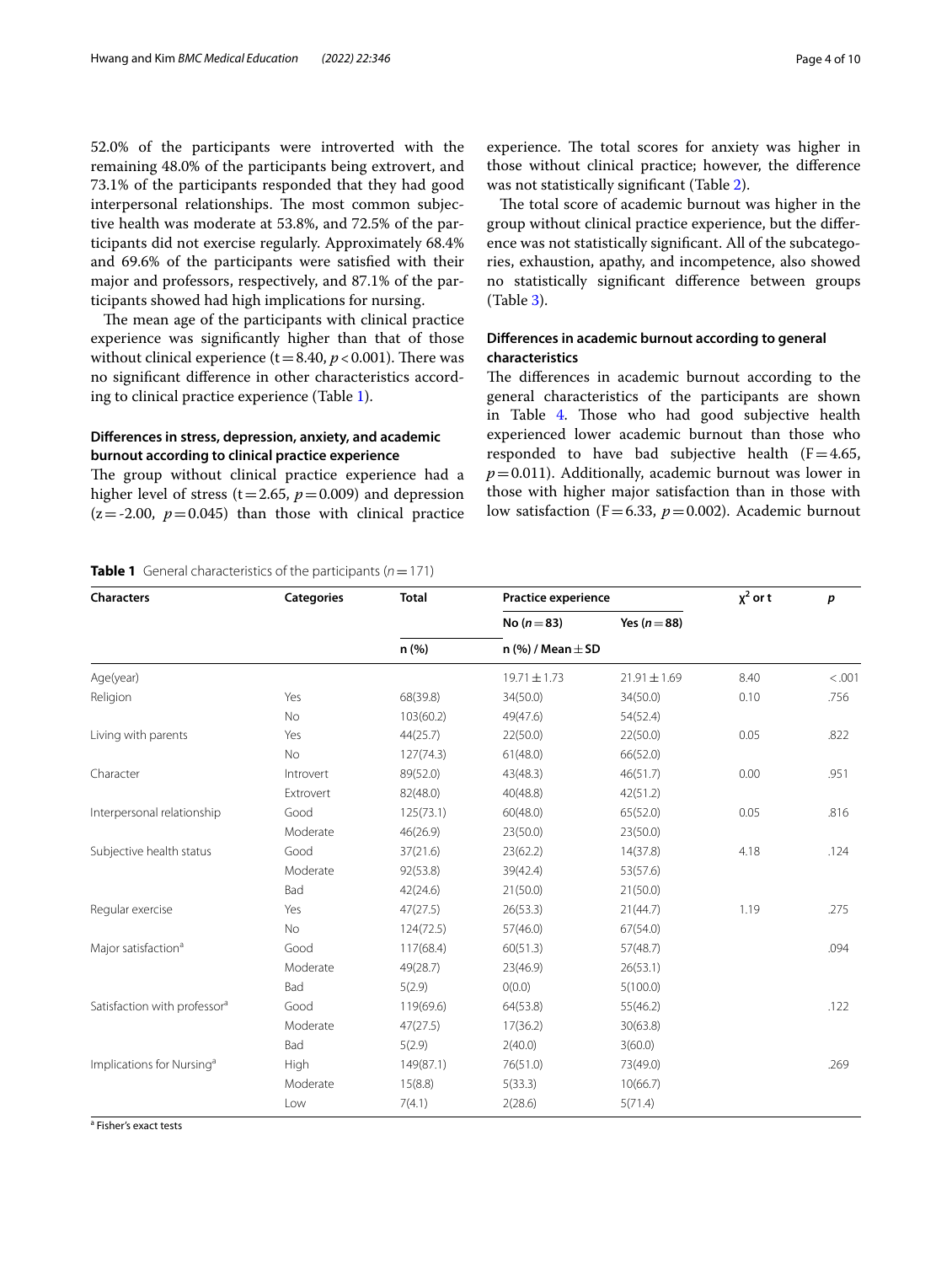| Variables               | range            | Total score mean $\pm$ SD (Item mean $\pm$ SD) |                                    |      |         |      |
|-------------------------|------------------|------------------------------------------------|------------------------------------|------|---------|------|
|                         |                  | Practice experience                            |                                    |      |         | D    |
|                         |                  | No ( $n = 83$ )                                | Yes $(n=88)$                       |      |         |      |
| <b>Stress</b>           | $0 - 54(0 - 3)$  | $19.93 \pm 7.71 (1.11 \pm 0.43)$               | $16.88 \pm 7.33$ (0.94 $\pm$ 0.41) | 2.65 |         | .009 |
| Depression <sup>a</sup> | $0 - 60(0 - 3)$  | $13.65 \pm 9.72 (0.68 \pm 0.49)$               | $10.94 \pm 8.16(0.55 \pm 0.41)$    |      | $-2.00$ | .045 |
| Anxiety                 | $20 - 80(1 - 4)$ | $41.34 \pm 9.85$ (2.07 $\pm$ 0.49)             | $39.33 \pm 8.89$ (1.97 $\pm$ 0.44) | 1.40 |         | .163 |

<span id="page-4-0"></span>**Table 2** Level of stress, depression and anxiety according to clinical practice experience  $(n = 171)$ 

<sup>a</sup> Mann-Whitney U test

<span id="page-4-1"></span>

| <b>Table 3</b> Level of academic burnout according to clinical practice |
|-------------------------------------------------------------------------|
| experience $(n=171)$                                                    |

| <b>Variables</b>  | <b>Practice experience</b> | t                | p    |      |
|-------------------|----------------------------|------------------|------|------|
|                   | No $(n=83)$                | Yes ( $n = 88$ ) |      |      |
|                   | $Mean + SD$                |                  |      |      |
| Academic burnout  | $2.72 + 0.59$              | $2.69 + 0.53$    | 0.44 | .658 |
| <b>Exhaustion</b> | $3.17 + 0.95$              | $3.27 + 0.90$    | 0.67 | .504 |
| Apathy            | $2.19 + 0.85$              | $2.10 \pm 0.79$  | 0.72 | .473 |
| Incompetence      | $2.71 \pm 0.62$            | $7.59 + 0.55$    | 1.28 | .203 |

was signifcantly lower in those who had high satisfaction with professors than those with low satisfactions  $(F=6.83, p=0.001)$  and lower in those with high implications for nursing than those with low implications  $(F=5.66, p=0.004)$ .

There were no significant differences in academic burnout according to general characteristics of participants without clinical practice experience.

In contrast, in participants with clinical practice experience, those who had high major satisfaction ( $F=10.34$ ,  $p$ <0.001), high satisfaction with professors (F=7.02,  $p=0.002$ ), and high implications for nursing (F=6.21,  $p=0.003$ ) had significantly lower academic burnout score than those who had low major satisfaction, low satisfaction with professors, and low implications for nursing.

# **Correlation between academic burnout and stress, depression, and anxiety according to clinical practice experience**

The correlation between academic burnout and other variables was analyzed (Table [5\)](#page-5-1). Academic burnout was positively correlated with stress  $(r=0.52, p<0.001)$ , anxiety  $(r = 0.50, p < 0.001)$  and depression  $(r = 0.44,$  $p$ <0.001). Among the subcategories of academic burnout, exhaustion was highly correlated with anxiety (*r*=0.45, *p*<0.001). Apathy (*r*=0.47, *p*<0.001) and incompetence  $(r=0.32, p<0.001)$  showed higher correlation coefficient with stress.

In those participants without clinical practice experience, academic burnout was correlated higher with stress and anxiety  $(r=0.52, p<0.001)$ . Among the subcategories, exhaustion and apathy showed the highest correlation coefficient with anxiety and stress, respectively. The correlation coefficient between incompetence and other variables was 0.3 or less.

On the other hand, in those with clinical practice experience, academic burnout was correlated with stress (*r*=0.54, *p*<0.001), anxiety (*r*=0.49, *p*<0.001), and depression  $(r=0.42, p<0.001)$  in a decreasing order. The correlation coefficient between apathy and stress was the highest  $(r=0.53, p<0.001)$ , and the other subcategory variables except exhaustion and depression also showed correlation coefficients of 0.3 or higher with stress, depression and anxiety.

# **Factors afecting academic burnout according to clinical practice experience**

Factors afecting academic burnout of nursing students are shown in Table [6](#page-6-0). Subjective health, major satisfaction, satisfaction with professors, implications for nursing, stress, anxiety, and depression, which led to signifcant diferences in academic burnout, were included in regression analysis. Among the general characteristics of the participants, subjective health, major satisfaction, satisfaction with professors, and implications for nursing were treated as dummy variables.

Durbin-Watson statistics value, which assess autocorrelation between error terms, was 2.03. The value was close to 2, suggesting that there is no autocorrelation between the error terms. The variance expansion factor ranged from 1.02 to 3.09, which was less than 10 and suggested there was no multicollinearity between independent variables. Thus, the basic assumptions for multiple regression analysis were satisfed.

Factors afecting academic burnout of nursing students were anxiety (β=0.33,  $p=0.001$ ), depression (β=0.25,  $p=0.013$ ), satisfaction with professors ( $\beta = -0.15$ ,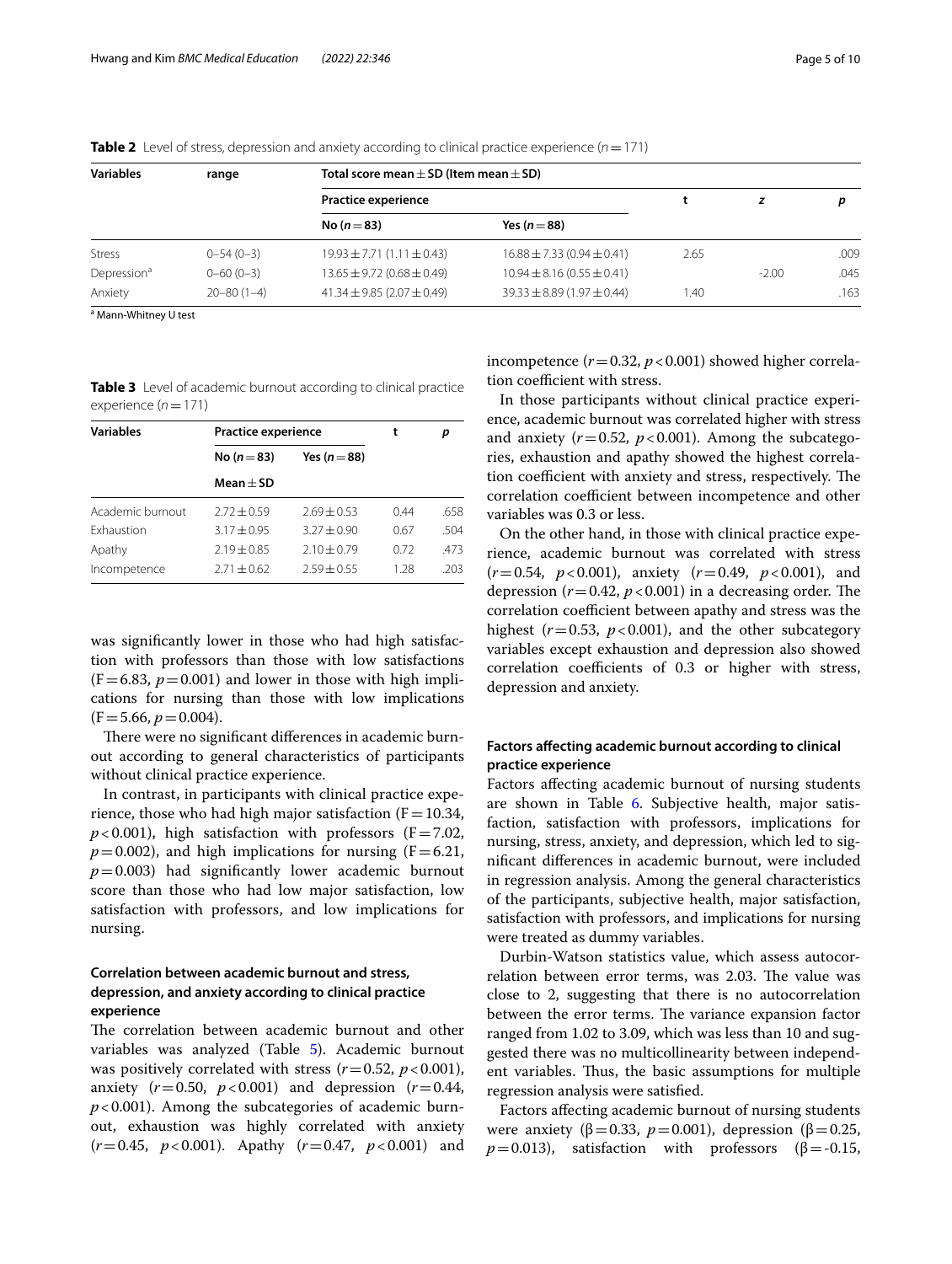| <b>Variables</b>            |                       | Total $(N=171)$ |                 | <b>Practice experience</b> |                 |                 |                      |  |  |
|-----------------------------|-----------------------|-----------------|-----------------|----------------------------|-----------------|-----------------|----------------------|--|--|
|                             |                       |                 |                 | No $(n=83)$                |                 | Yes $(n=88)$    |                      |  |  |
|                             |                       | Mean $\pm$ SD   | t, $F(p)$ Tukey | Mean $\pm$ SD              | t, $F(p)$ Tukey | $Mean \pm SD$   | t, $F(p)$ Tukey      |  |  |
| Religion                    | Yes                   | $2.68 \pm 0.54$ | 0.58(.566)      | $2.76 \pm 0.58$            | 0.74(.462)      | $2.61 \pm 0.51$ | 1.66(.101)           |  |  |
|                             | No                    | $2.74 \pm 0.59$ |                 | $2.67 \pm 0.62$            |                 | $2.80 \pm 0.55$ |                      |  |  |
| Living with parents         | Yes                   | $2.59 \pm 0.55$ | 1.53(.129)      | $2.65 \pm 0.51$            | 0.67(.504)      | $2.53 \pm 0.60$ | 1.54(.128)           |  |  |
|                             | No                    | $2.74 \pm 0.56$ |                 | $2.75 \pm 0.62$            |                 | $2.74 \pm 0.50$ |                      |  |  |
| Character                   | Introvert             | $2.78 \pm 0.52$ | 1.85(.066)      | $2.81 \pm 0.57$            | 1.36(.178)      | $2.75 \pm 0.47$ | 1.24(.217)           |  |  |
|                             | Extrovert             | $2.62 \pm 0.59$ |                 | $2.63 \pm 0.60$            |                 | $2.61 \pm 0.59$ |                      |  |  |
| Interpersonal relationship  | Good                  | $2.69 \pm 0.59$ | 0.48(.630)      | $2.72 \pm 0.65$            | 0.06(.955)      | $2.66 \pm 0.54$ | 0.64(.523)           |  |  |
|                             | Moderate              | $2.74 \pm 0.47$ |                 | $2.73 \pm 0.41$            |                 | $2.75 \pm 0.53$ |                      |  |  |
| Subjective health status    | Good <sup>a</sup>     | $2.49 \pm 0.72$ | 4.65(.011)      | $2.54 \pm 0.72$            | 2.48(.090)      | $2.43 \pm 0.75$ | 2.39(.098)           |  |  |
|                             | Moderateb             | $2.71 \pm 0.49$ | a < c           | $2.72 \pm 0.48$            |                 | $2.70 \pm 0.49$ |                      |  |  |
|                             | Bad <sup>c</sup>      | $2.87 \pm 0.50$ |                 | $2.93 \pm 0.59$            |                 | $2.82 \pm 0.41$ |                      |  |  |
| Regular exercise            | Yes                   | $2.60 \pm 0.54$ | 1.45(.149)      | $2.56 \pm 0.54$            | 1.77(.081)      | $2.66 \pm 0.55$ | 0.22(.823)           |  |  |
|                             | No                    | $2.74 \pm 0.57$ |                 | $2.80 \pm 0.60$            |                 | $2.69 \pm 0.53$ |                      |  |  |
| Major satisfaction          | Good <sup>a</sup>     | $2.62 \pm 0.56$ | 6.33(.002)      | $2.71 \pm 0.62$            | 0.11(.742)      | $2.53 \pm 0.48$ | $10.34 \times 0.001$ |  |  |
|                             | Moderateb             | $2.83 \pm 0.48$ | a < c           | $2.76 \pm 0.53$            |                 | $2.90 \pm 0.43$ | a < b, c             |  |  |
|                             | Bad <sup>c</sup>      | $3.36 \pm 0.73$ |                 |                            |                 | $3.36 \pm 0.73$ |                      |  |  |
| Satisfaction with professor | Good <sup>a</sup>     | $2.61 \pm 0.52$ | 6.83(.001)      | $2.67 \pm 0.53$            | 1.42(.249)      | $2.53 \pm 0.51$ | 7.02(.002)           |  |  |
|                             | Moderateb             | $2.91 \pm 0.46$ | a < b           | $2.90 \pm 0.49$            |                 | $2.91 \pm 0.46$ | a < b                |  |  |
|                             | Bad <sup>c</sup>      | $3.11 \pm 1.37$ |                 | $3.07 \pm 0.59$            |                 | $3.13 \pm 0.72$ |                      |  |  |
| Implications for Nursing    | High <sup>a</sup>     | $2.66 \pm 0.55$ | 5.66(.004)      | $2.71 \pm 0.60$            | 1.36(.263)      | $2.60 \pm 0.48$ | 6.21(.003)           |  |  |
|                             | Moderate <sup>b</sup> | $2.88 \pm 0.54$ | a < c           | $2.67 \pm 0.46$            |                 | $2.99 \pm 0.57$ | a < c                |  |  |
|                             | Lowc                  | $3.31 \pm 0.56$ |                 | $3.40 \pm 0.00$            |                 | $3.28 \pm 0.69$ |                      |  |  |

# <span id="page-5-0"></span>**Table 4** Diferences of academic burnout according to general characteristics

\*a,b,c subgroups classifed based on the mean values of academic burnout

<span id="page-5-1"></span>**Table 5** Correlation among stress, depression, anxiety, and academic burnout

|                  | Total ( $n = 171$ ) |            |          | No ( $n = 83$ ) |            |          | Yes $(n=88)$  |                     |          |  |  |
|------------------|---------------------|------------|----------|-----------------|------------|----------|---------------|---------------------|----------|--|--|
|                  | <b>Stress</b>       | Depression | Anxiety  | <b>Stress</b>   | Depression | Anxiety  | <b>Stress</b> | Depression          | Anxiety  |  |  |
| Academic burnout | $.52$ <sup>**</sup> | $.44^{**}$ | $.50***$ | $.52***$        | $.48***$   | $.52***$ | .54`          | $.42$ <sup>**</sup> | $.49***$ |  |  |
| Exhaustion       | $.35***$            | $.35***$   | $.45***$ | $.41***$        | $.47***$   | $.57***$ | $.33*$        | .26 <sup>2</sup>    | $.35^*$  |  |  |
| Apathy           | $.47***$            | $.30***$   | $.34***$ | $.41***$        | $.28*$     | .29'     | $.53***$      | $.32^*$             | $.41***$ |  |  |
| Incompetence     | $.32***$            | $.31***$   | $.30***$ | 27              | 26         | .26      | .35           | .35                 | $.32^*$  |  |  |

\* *p*<.01, \*\* *p*<.001

 $p=0.020$ ), and implications for nursing ( $\beta = -0.13$ ,  $p=0.039$ ). In other words, those with higher anxiety and depression had greater academic burnout and those with good satisfaction with professors and high implications for nursing had lower academic burnout. When only the anxiety variable was initially input, the efect size was 0.32, but as implications for nursing, depression, and satisfaction with professors were added in sequence, the magnitude of the efect increased to 0.34 and 0.36, respectively, and the fnal explanatory power of four variables was 38% (F=26.67, *p*<0.001).

In those participants without clinical practice experience, Durbin-Watson statistics value was 1.82, suggesting no autocorrelation between the error terms. The variance expansion factor was 3.00, which was less than 10. Thus, there was no multicollinearity between independent variables, and the basic assumptions for regression analysis were satisfed. Academic burnout of nursing students without clinical practice experience was higher with greater anxiety ( $β=0.38$ ,  $p=0.010$ ) and depression ( $\beta$ =0.33,  $p$  = 0.024). The effect size of depression in the model was 0.41, and the fnal explanatory power for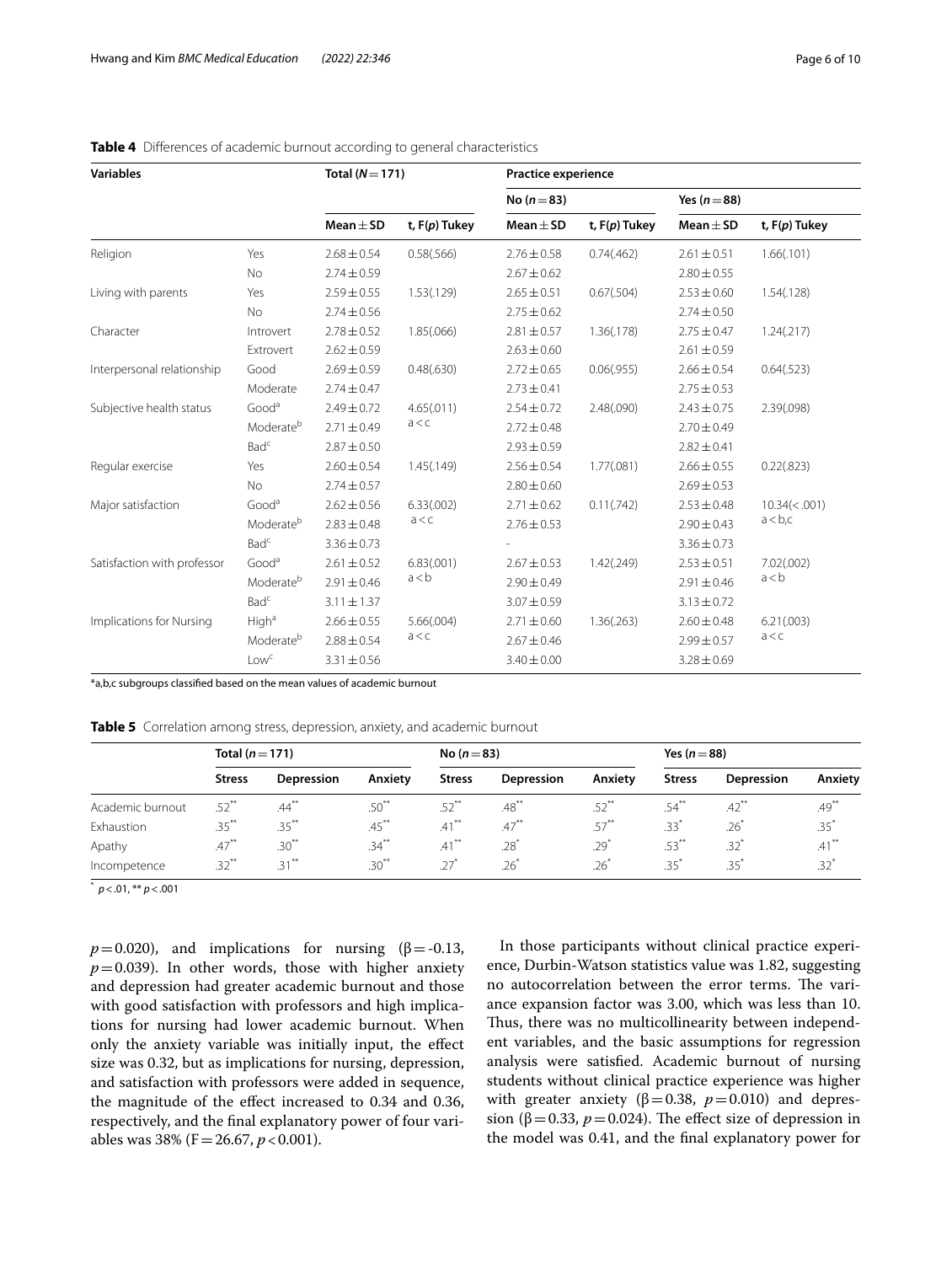| <b>Variables</b>                                               | Total $(n=171)$<br><b>Practice experience</b> |           |                        |                      |        |             |           |                      |      |              |         |           |         |       |        |
|----------------------------------------------------------------|-----------------------------------------------|-----------|------------------------|----------------------|--------|-------------|-----------|----------------------|------|--------------|---------|-----------|---------|-------|--------|
|                                                                |                                               |           |                        |                      |        | No $(n=83)$ |           |                      |      | Yes $(n=88)$ |         |           |         |       |        |
|                                                                | В                                             | <b>SE</b> | β                      | t                    | p      | В           | <b>SE</b> | β                    | t    | p            | В       | <b>SE</b> | β       | t     | p      |
| constant                                                       | 2.04                                          | 0.22      |                        | 9.30                 | < .001 | 1.59        | 0.28      |                      | 5.86 | < .001       | 2.35    | 0.15      |         | 15.11 | < .001 |
| Anxiety                                                        | 0.39                                          | 0.12      | 0.33                   | 3.28                 | .001   | 0.02        | 0.01      | 0.38                 | 2.64 | .010         |         |           |         |       |        |
| Depression                                                     | 0.02                                          | 0.01      | 0.25                   | 2.51                 | .013   | 0.40        | 0.17      | 0.33                 | 2.30 | .024         |         |           |         |       |        |
| Satisfaction with professor (ref = moderate, bad) <sup>a</sup> | $-0.16$                                       | 0.08      | $-0.15$                | 2.34 .020            |        |             |           |                      |      |              |         |           |         |       |        |
| Implication for nursing (ref = moderate, low) <sup>b</sup>     |                                               |           | $-0.24$ $0.10$ $-0.13$ | 2.08                 | .039   |             |           |                      |      |              |         |           |         |       |        |
| <b>Stress</b>                                                  |                                               |           |                        |                      |        |             |           |                      |      |              | 0.03    | 0.01      | 0.45    | 4.96  | < .001 |
| Major satisfaction (ref = moderate, bad) <sup>a</sup>          |                                               |           |                        |                      |        |             |           |                      |      |              | $-0.30$ | 0.10      | $-0.27$ | 2.90  | .005   |
| F(p)                                                           | $26.67 \times 0.001$                          |           |                        | $33.20 \times 0.001$ |        |             |           | $22.06 \times 0.001$ |      |              |         |           |         |       |        |
| $R^2$                                                          | 0.39                                          |           |                        |                      |        | 0.45        |           |                      |      |              | 0.34    |           |         |       |        |
| adjusted $R^2$                                                 | 0.38                                          |           |                        |                      | 0.44   |             |           |                      | 0.33 |              |         |           |         |       |        |

# <span id="page-6-0"></span>**Table 6** Factors affecting academic burnout

<sup>a</sup> Dummy variable (1 = good, 0 = moderate, bad)

 $b$  Dummy variable (1  $=$  high, 0  $=$  moderate, low)

academic burnout including anxiety was  $44%$  (F=33.20,  $p < 0.001$ ).

In those participants with clinical practice experience, Durbin-Watson statistics value was 2.02, suggesting no autocorrelation between the error terms. The variance expansion factor was 1.10, which was less than 10. Thus, there was no multicollinearity between independent variables, and the basic assumptions for regression analysis were satisfed. Academic burnout of nursing students with clinical practice experience increased with higher levels of stress ( $β = 0.45$ ,  $p < 0.001$ ) and those with good major satisfaction had lower academic burnout ( $\beta$  = -0.27, *p* = 0.005). The effect size of stress was 0.27, and the efect size increased with the input of major satisfaction, so that the fnal explanatory power of the two variables was 33% (F = 22.06, *p* < 0.001).

# **Discussion**

This study aimed to evaluate the differences in academic burnout according to the clinical practice experience of nursing students and identify factors afecting academic burnout. In this discussion, we show the level of academic burnout of nursing students, present factors afecting academic burnout according to clinical practice experience, and suggest measures to reduce academic burnout in order to provide basic data for strategies to promote academic performance of nursing students.

The academic burnout score was 2.69 points in those without clinical practice experience and 2.72 points in those with clinical practice experience. There was no signifcant diference in academic burnout according to clinical practice experience. The academic burnout score observed in our study was lower than that measured in previous studies using the same tool. In frst- and second-year nursing students, the academic burnout score was 2.84–2.90 in a previous study [\[31](#page-8-25)]. In another study, third- and fourth-year nursing students had an academic burnout score of 2.9–3.0. The lower academic burnout score in our study may be attributed to the diferences in the time point at which academic burnout was assessed. Unlike in previous studies that measured academic burnout at the end of the semester, in our study, academic burnout was evaluated seven to eight weeks after the start of the semester. However, frst- and second-year nursing students without clinical practice experience showed similar levels of academic burnout as third- and fourth-year nursing students with clinical practice experience. This suggests the importance of managing and preventing academic burnout throughout the whole four years of nursing curriculum.

Herein, frst- and second-year students without clinical practice experience showed higher levels of stress compared to third- and fourth-year students. Stress is a key factor afecting academic burnout of nursing students [[20,](#page-8-15) [21](#page-8-26)]. In previous students, the diferences in stress levels according to the year of curriculum and clinical practice experience varied. Jung (2019) showed that the frst-year students had the highest levels of stress [\[32](#page-9-0)]. On the other hand, An (2017) observed that third year students had higher levels of stress than frst- and fourthyear students [\[22](#page-8-16)]. In another study by Moon (2018), there was no correlation between stress level and year of the curriculum  $[33]$  $[33]$ . Therefore, exploratory studies on stress-related factors of frst- and second-year nursing students without clinical practice experience and changes in stress pattern according to the year of the curriculum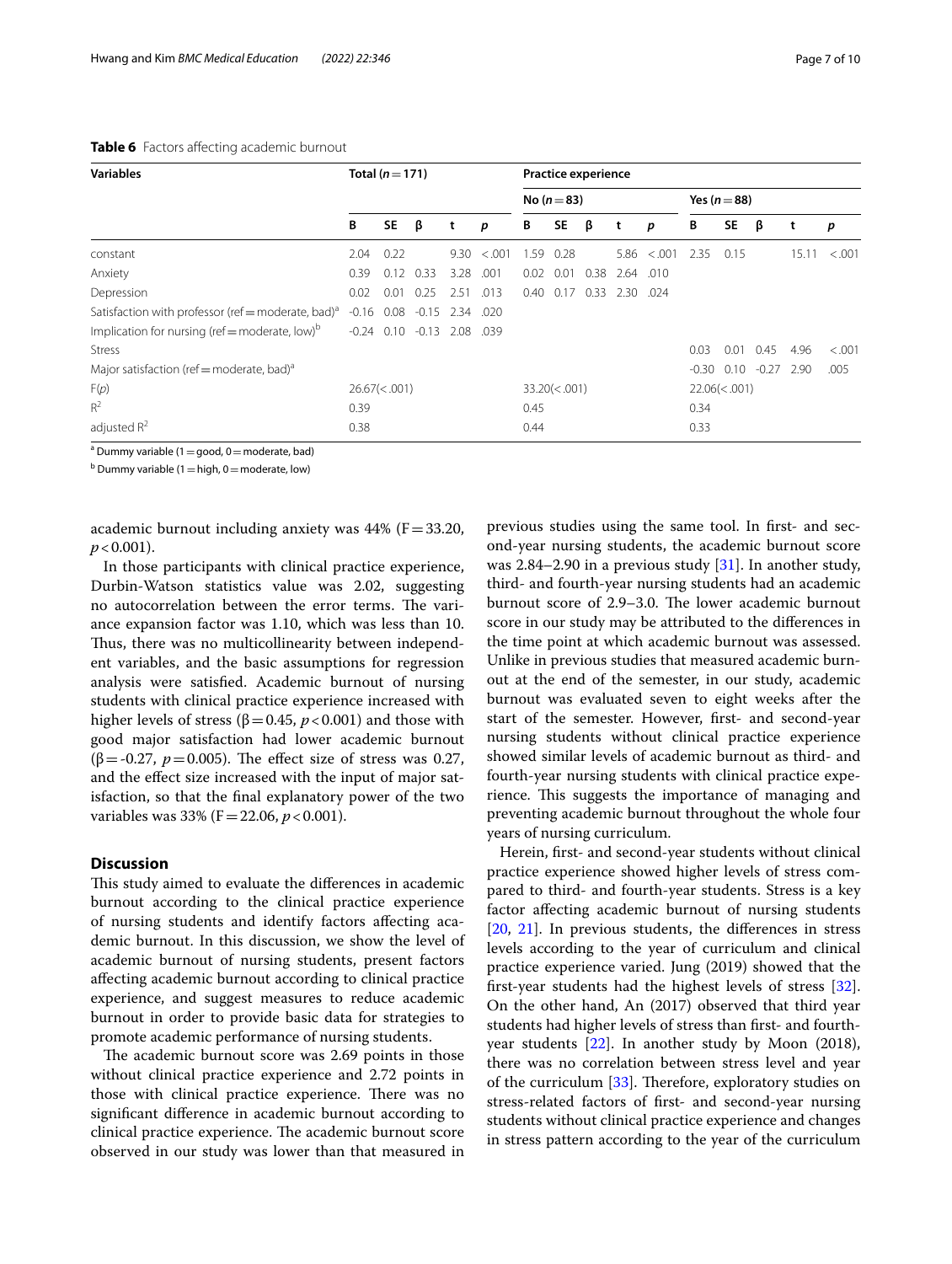would be required to improve the academic performance and successful adaptation to university life of nursing students.

Our data showed diferences in academic burnout according to clinical practice experience. In those participants who had clinical practice experiences, academic burnout difered according to major satisfaction, satisfaction with professors, and implications for nursing. In contrast, in those without clinical experience, there was no diference in academic burnout according to general characteristics. These findings suggest that clinical practice of nursing students is related to academic burnout. In agreement with our fnding, a previous study showed that clinical practice stress is a signifcant factor infuencing academic burnout [[21\]](#page-8-26). Furthermore, positive professional self-concept reduced academic burnout [[34\]](#page-9-2). Therefore, nursing instructors in schools as well as professionals in clinical practice environment must function as role models to improve satisfaction with instructors and meanings to the nursing profession. In addition to the results of our study showing diferences in academic burnout according to clinical practice experience, another previous study reported that 49.2% of nursing students with clinical practice experiences wished to change their major [[35](#page-9-3)]. Altogether, these fnding suggest the need for in-depth refection on nursing education.

Here, we observed diferent factors afecting academic burnout according to clinical practice experience. This suggests that interventions for prevention of academic burnout of students must be diferentiated according to clinical experience of nursing students. Anxiety and depression were main factors afecting academic burnout of nursing students without clinical practice experience. In agreement with our fndings, previous studies showed that nursing students feel anxious about adapting to university life and completing the curriculum [[36](#page-9-4)] and that more than 50% of frst- and second-year nursing students experience depression and require clinical treatment  $[37]$  $[37]$ . These evidence indicate the need for active interventions to prevent depression and anxiety such as in-depth guidance of professors on frst and second year students' adaptation to university life, mentoring related to career and university life adjustment, and access to counseling programs [[22](#page-8-16), [25–](#page-8-19)[31\]](#page-8-25).

The main factors affecting academic burnout of participants with clinical practice experience were stress and major satisfaction. This finding is similar to that of previous studies, in which nursing students experience difculties due to unfamiliar environments, changes in daily life, role ambiguity, and psychological atrophy during clinical practice [[38,](#page-9-6) [39\]](#page-9-7). Additionally, consistent with our fndings, negative experiences of clinical practice were correlated with academic burnout of nursing students  $[21, 40]$  $[21, 40]$  $[21, 40]$  $[21, 40]$ . Therefore, programs such as simulation education, peer mentoring, and mindfulness programs to relieve stress of nursing students must be provided [\[41](#page-9-9)]. Moreover, as major satisfaction afects not only academic burnout, but also improvement of nursing competency [[42\]](#page-9-10) and is related to formation of nursing professional value  $[43]$ , efforts must be made to improve major satisfaction, in addition to relieving stress of nursing students. Major satisfaction is related to various learning factors such as lecture rooms, clinical practice education, instructors, learning plans, and programs  $[44]$  $[44]$ . Therefore, such factors must be considered for interventions to improve major satisfaction.

Several limitations must be considered when interpreting this study's findings. The data was only collected from female nursing students; thus, diferences in academic burnout according to gender could not be investigated. Additionally, other factors such as self-efficacy and nursing professional values that are related to academic burnout were not included in analysis of factors afecting academic burnout. However, this study provided evidence for strategies to reduce academic burnout by evaluating the level of academic burnout and factors afecting nursing students according to clinical practice experience. Moreover, this study is meaningful in that it presented directions of education and intervention required before and after clinical practice.

# **Conclusion and suggestions**

In this study, academic burnout of nursing students was correlated with stress, anxiety, and depression. In those students with no clinical practice experience, anxiety and depression had efects on academic burnout. In contrast, in those with clinical practice experience, stress and major satisfaction were factors afecting academic burnout. Our fndings suggest the importance of actively developing and implementing intervention programs to reduce the academic burnout of nursing students. To enhance major satisfaction and meanings of being a nurse in nursing students, clinical practice environment and curriculum must be re-evaluated and improved. Additionally, to reduce stress, depression and anxiety and increase major satisfaction of nursing students, universities must provide support for students and establish a cooperative system with clinical site institutions.

### **Acknowledgements**

Not applicable.

#### **Authors' contributions**

EH contributed conceptualization, data collection and validation, writing, reviewing and editing manuscript and tables; JH performed statistical analysis, writing and reviewing manuscript and tables. Both authors read and approved the fnal manuscript.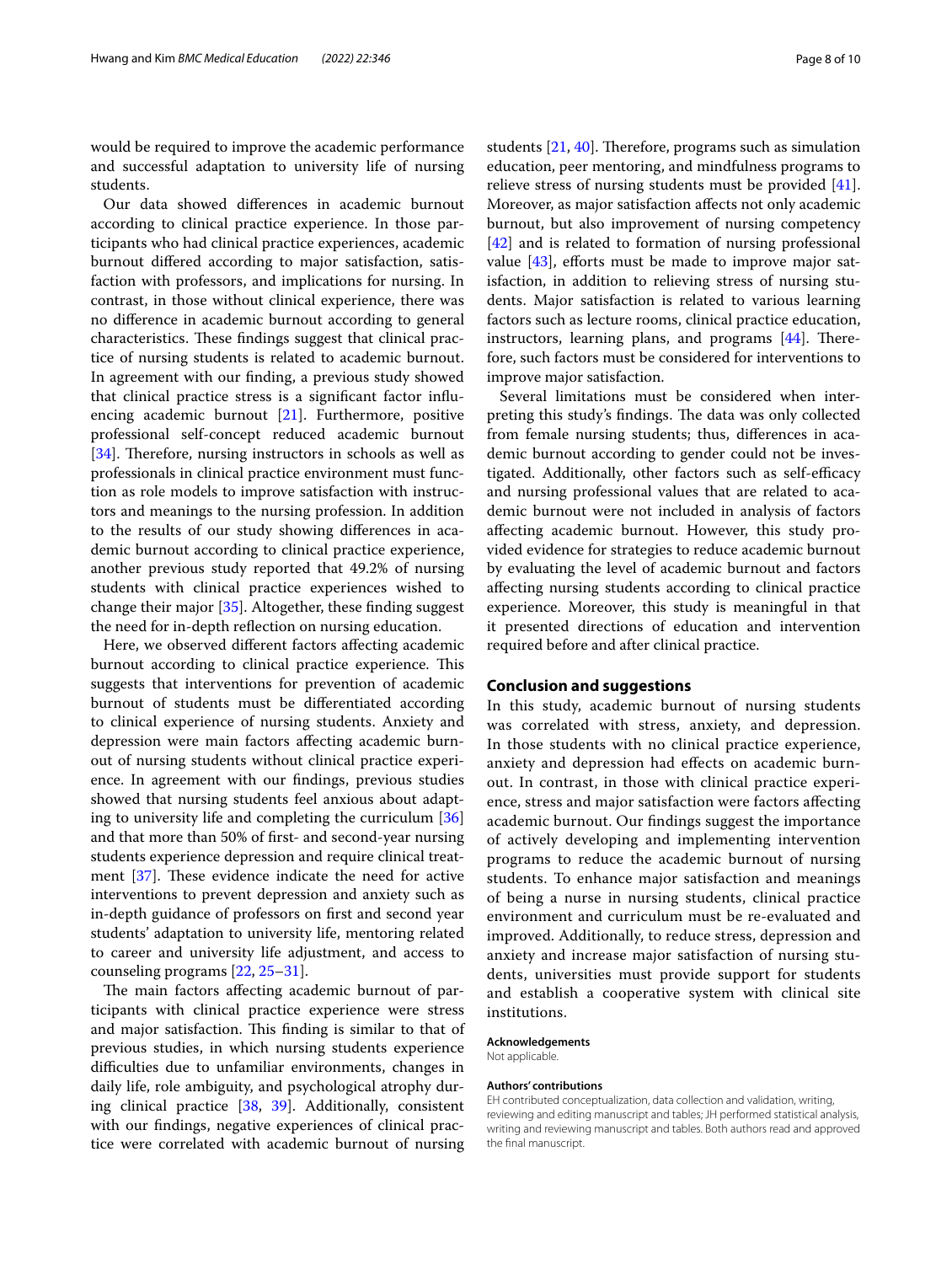#### **Funding**

No external funding.

## **Availability of data and materials**

The data that support the fndings of this study are available on request from the Corresponding author. The data are not publicly available due to privacy or ethical restrictions.

# **Declarations**

#### **Ethics approval and consent to participate**

This study was approved by the Institutional Review Board (IRB) of Wonkwang university for ethical considerations (IRB approval number: WKIRB-201902-SB-020) and all the study methodology was carried out in accordance with the ethical guidelines and regulations of IRB. Informed consent was obtained from all participants after providing explanations of the benefts or risks of study participation and the right to withdraw.

#### **Consent for publication**

Not Applicable.

#### **Competing interests**

The authors declare that they have no competing interests.

#### **Author details**

<sup>1</sup> Department of Nursing, WonKwang University, 460 Iksandae-ro, Iksan, Jeonbuk 54538, Republic of Korea. <sup>2</sup> College of Nursing, Catholic University of Pusan, 57 Oryundae-ro, Geumjeong-gu, Busan 46252, Republic of Korea.

### Received: 20 January 2022 Accepted: 29 April 2022 Published online: 06 May 2022

#### **References**

- <span id="page-8-0"></span>1. Arbabisarjou A, Hashemi SM, Sharif MR, Haji Alizadeh K, Yarmohammadzadeh P, Feyzollahi Z. The relationship between sleep quality and social intimacy, and academic burn-out in students of medical sciences. Glob J Health Sci. 2015;8(5):231–8. [https://doi.org/10.5539/gjhs.v8n5p231.](https://doi.org/10.5539/gjhs.v8n5p231)
- <span id="page-8-1"></span>2. Lee MK, Lim SH. Relationships among academic burnout, stress coping and college adjustment in nursing students. Asia Pac J Multimed Serv Converg Art Humanit Sociol. 2017;7(6):521–34. [https://doi.org/10.](https://doi.org/10.14257/ajmahs.2017.06.74) [14257/ajmahs.2017.06.74.](https://doi.org/10.14257/ajmahs.2017.06.74)
- <span id="page-8-2"></span>3. Canadas-De la Fuente GA, Vargas C, San Luis C, Garcia I, Canadas GR, Emilia I. Risk factors and prevalence of burnout syndrome in the nursing profession. Int J Stud Nurs. 2015;52(1):240–249. [https://doi.org/10.](https://doi.org/10.1016/j.ijnurstu.2014.07.001) [1016/j.ijnurstu.2014.07.001](https://doi.org/10.1016/j.ijnurstu.2014.07.001)
- <span id="page-8-3"></span>4. Schaufeli WB, Martinez IM, Pinto AM, Salanova M, Bakker AB. Burnout and engagement in university students: a cross-national study. J Cross Cult Psychol. 2002;33(5):464–81. [https://doi.org/10.1177/0022022102](https://doi.org/10.1177/0022022102033005003) [033005003.](https://doi.org/10.1177/0022022102033005003)
- <span id="page-8-4"></span>5. Ko CM. Mediating effect of stress on relationship between emotional intelligence and burnout among nursing college students. J Korean Soc Sch Health. 2015;28(3):239–47. [https://doi.org/10.15434/kssh.2015.](https://doi.org/10.15434/kssh.2015.28.3.239) [28.3.239](https://doi.org/10.15434/kssh.2015.28.3.239).
- <span id="page-8-5"></span>6. Kim GM, Cha S. Infuence of emotional awareness, emotional expressiveness, and ambivalence over emotional expressiveness on college student adjustment in freshman nursing students. J Korea Cont Assoc. 2013;13(1):322–32. [https://doi.org/10.5392/JKCA.2013.13.01.322.](https://doi.org/10.5392/JKCA.2013.13.01.322)
- <span id="page-8-6"></span>7. Rudman A, Gustavsson JP. Burnout during nursing education predicts lower occupational preparedness and future clinical performance: a longitudinal study. Int J Stud Nurs. 2012;49(8):988–1001. [https://doi.](https://doi.org/10.1016/j.ijnurstu.2012.03.010) [org/10.1016/j.ijnurstu.2012.03.010](https://doi.org/10.1016/j.ijnurstu.2012.03.010).
- <span id="page-8-7"></span>8. Jang J, Bae S, Kim G, et al. Efects of academic relationships on academic burnout in health professions students. Korean Med Educ Rev. 2019;21(2):100–11. [https://doi.org/10.17496/kmer.2019.21.2.100.](https://doi.org/10.17496/kmer.2019.21.2.100)
- 9. Lee EH. Effect of resilience on academic burnout of nursing students. J Korea Acad-Ind cooperation Soc. 2019;20(6):178–87. [https://doi.org/10.](https://doi.org/10.5762/KAIS.2019.20.6.178) [5762/KAIS.2019.20.6.178](https://doi.org/10.5762/KAIS.2019.20.6.178).
- 10. Kim MH, Oh IS. A study on the relationship between parental overprotection and college student burnout: the moderated mediating efect of ego-resiliency and friendship quality. J Educ Innov Res. 2019;29(1):207–27. [https://doi.org/10.21024/pnuedi.29.1.201903.207.](https://doi.org/10.21024/pnuedi.29.1.201903.207)
- 11. Rios-Risquez MI, Garcia-Izquierdo M, Sabuco-Tebar LA, Carrillo-Garcia C, Martinez-Roche ME. An exploratory study of the relationship between resilience, academic burnout and psychological health in nursing students. Contemp Nurs. 2016;52(4):430–9. [https://doi.org/10.1080/10376](https://doi.org/10.1080/10376178.2016.1213648) [178.2016.1213648](https://doi.org/10.1080/10376178.2016.1213648).
- 12. Deary IJ, Watson R, Hogston R. A longitudinal cohort study of burnout and attrition in nursing students. J Adv Nurs. 2003;43(1):71–81. [https://](https://doi.org/10.1046/j.1365-2648.2003.02674.x|) [doi.org/10.1046/j.1365-2648.2003.02674.x|.](https://doi.org/10.1046/j.1365-2648.2003.02674.x|)
- <span id="page-8-8"></span>13. Yang SK, Jung MR. The influences of academic-burnout, self-efficacy, major satisfaction on nursing professionalism in nursing students. J Learner-Centered Curric Instr. 2016;16(11):613–29. [https://doi.org/10.](https://doi.org/10.22251/jlcci.2016.16.11.613) [22251/jlcci.2016.16.11.613](https://doi.org/10.22251/jlcci.2016.16.11.613).
- <span id="page-8-9"></span>14. Cheung T, Wong SY, Wong KY, et al. Depression, anxiety and symptoms of stress among baccalaureate nursing students in Hong Kong: a crosssectional study. Int J Environ Res Public Health. 2016;13(8):779–803. <https://doi.org/10.3390/ijerph13080779>.
- <span id="page-8-10"></span>15. Chernomas WM, Shapiro C. Stress, depression, and anxiety among undergraduate nursing students. Int J Nurs Educ Scholarsh. 2013;10(1):255–66. <https://doi.org/10.1515/ijnes-2012-0032>.
- <span id="page-8-11"></span>16. Hwang EH, Kim KH, Shin SJ. The efect of life stress, sleep quality, and depression on suicidal ideation among nursing students. J Wellness. 2016;11(3):239–48. [https://doi.org/10.21097/ksw.2016.08.11.3.239.](https://doi.org/10.21097/ksw.2016.08.11.3.239)
- <span id="page-8-12"></span>17. Lee E. Efects of depression, anxiety, quality of sleep on excessive daytime sleepiness in nursing students. J Korea Acad-Ind Cooperation Soc. 2019;20(12):148–56. <https://doi.org/10.5762/KAIS.2019.20.12.148>.
- <span id="page-8-13"></span>18. Ling L, Qin S, Shen LF. An investigation about learning burnout in medical college students and its infuencing factors. Int J Nurs Sci. 2014;1(1):117–20. [https://doi.org/10.1016/j.ijnss.2014.02.005.](https://doi.org/10.1016/j.ijnss.2014.02.005)
- <span id="page-8-14"></span>19. Shin S, Yang EB, Hwang E, Kim K, Kim Y, Jung D. Current status and future direction of nursing education for clinical practice. Korean Med Educ Rev. 2017;19(2):76–82. [https://doi.org/10.17496/kmer.](https://doi.org/10.17496/kmer.2017.19.2.76) [2017.19.2.76](https://doi.org/10.17496/kmer.2017.19.2.76).
- <span id="page-8-15"></span>20. Cho HH, Kang JM. Efect of resilience, coping, and mental health on burnout of student nurses. Child Health Nurs Res. 2018;24(2):199–207. <https://doi.org/10.4094/chnr.2018.24.2.199>.
- <span id="page-8-26"></span>21. Shin S, Hwang E. The effects of clinical practice stress and resilience on nursing students' academic burnout. Korean Med Educ Rev. 2020;22(2):115–21. [https://doi.org/10.17496/kmer.2020.22.2.115.](https://doi.org/10.17496/kmer.2020.22.2.115)
- <span id="page-8-16"></span>22. An M, Kang AY, Kim YA, et al. Comparison of academic engagement, academic burnout, stress, and social support by grade among undergraduate nursing students. J Korean Soc Sch Health. 2017;30(2):113– 23.<https://doi.org/10.15434/kssh.2017.30.2.113>.
- <span id="page-8-17"></span>23. Choi YS, Lee E, Lee D. Relationship of locus of control, difficulties in emotion regulation, and clinical practice stress. J Korea Cont Assoc. 2018;18(1):540–50. [https://doi.org/10.5392/JKCA.2018.18.01.540.](https://doi.org/10.5392/JKCA.2018.18.01.540)
- <span id="page-8-18"></span>24. Lee H. The infuencing factors of optimism and emotional Intelligence on depression among undergraduate students. J Korea Acad-Ind Cooperation Soc. 2016;17(11):177–85. [https://doi.org/10.5762/KAIS.](https://doi.org/10.5762/KAIS.2016.17.11.177) [2016.17.11.177](https://doi.org/10.5762/KAIS.2016.17.11.177).
- <span id="page-8-19"></span>25 Jang SJ. Stress Standardization of Health Statistics Collection and Measurement. Seoul: Gyechukmunwhasa Pulisher; 2020.
- <span id="page-8-20"></span>26. Radloff LS. The CES-D scale: a self-report depression scale for research in the general population. Appl Psychol Meas. 1977;1(3):385–401. <https://doi.org/10.1016/j.nedt.2019.104241>.
- <span id="page-8-21"></span>27. Chen KK, Choi SJ, Yang BC. Integrated adaptation of CES-D in Korea. Korean J Health Psychol Soc. 2001;6(1):59–76.
- <span id="page-8-22"></span>28. Spielberger CD. Anxiety: state-trait process. In: Speilberger CD, Sarason IG, editors. Stress and Anxiety. Washington DC: Hemisphere; 1975.
- <span id="page-8-23"></span>29. Kim JT, Shin DK. A study based on the standardization of the STAI for Korea. New Med J. 1978;21(11):69–75.
- <span id="page-8-24"></span>30. Shin H, Puig A, Lee J, Lee JH, Lee SM. Cultural validation of the maslach burnout inventory for Korean students. Asia Pac Educ Rev. 2011;12(4):633–9. [https://doi.org/10.1007/s12564-011-9164-y.](https://doi.org/10.1007/s12564-011-9164-y)
- <span id="page-8-25"></span>31. Park JA. Factors influencing burnout in lower grades nursing student. J Learner-Centered Curric Instr. 2020;20(8):775–94. [https://doi.org/10.](https://doi.org/10.22251/jlcci.2020.20.8.775) [22251/jlcci.2020.20.8.775.](https://doi.org/10.22251/jlcci.2020.20.8.775)